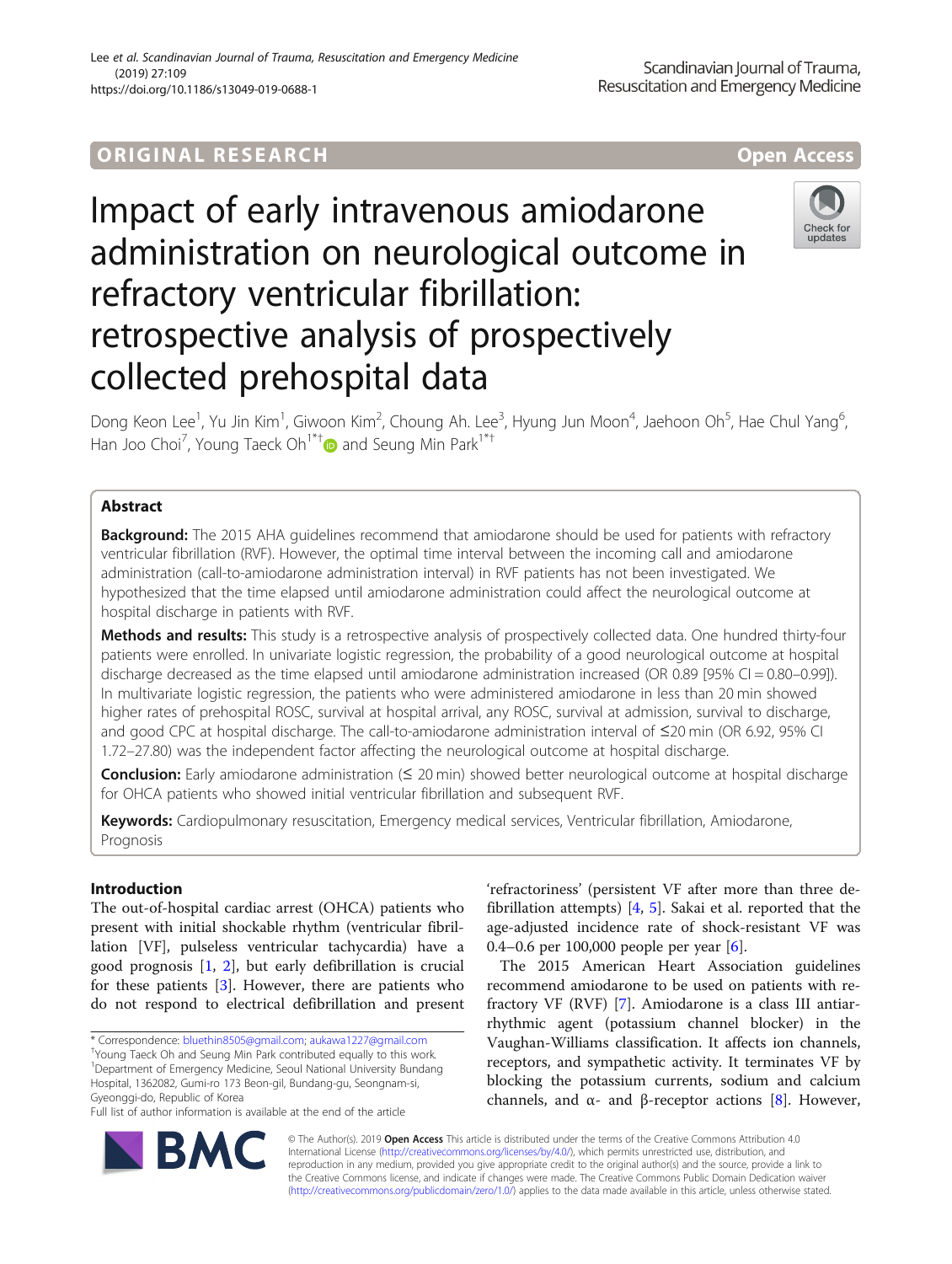Kudenchuk reported that amiodarone administration resulted in a higher survival to admission rate without the improvement of survival at discharge or neurologically intact survival in RVF patients [[9\]](#page-6-0).

Regarding epinephrine, a correlation between the time of epinephrine administration and the neurological outcome was observed, with early intravenous (IV) epinephrine administration resulting in a better neurological outcome in OHCA with VF [\[10](#page-7-0)]. However, there has been no study on the time of amiodarone administration and its association with neurological prognosis.

Therefore, we hypothesized that the time elapsed until amiodarone administration could affect the neurological outcome at hospital discharge in patients with RVF.

# Method

# Study protocol

We performed a retrospective analysis of prospectively collected OHCA data. In South Korea, when a suspected cardiac arrest victim was reported to emergency medical services (EMS), at least two emergency medical technician (EMT) teams are dispatched to perform ALS under the emergency physician's medical control with a video call. The two CPR teams are consistent with a total of 4 to 6 persons, including at least two level-1 EMT and the others were Level-2 EMT or nurses. The level-1 EMTs correspond to EMT paramedics in the United States of America; they are allowed to insert an IV catheter and an advanced airway tube but only under an emergency physician's medical control. Level-2 EMTs correspond to EMT basic [[11\]](#page-7-0). ALS was performed according to the 2015 guidelines of the American heart association (AHA). When VF was seen, rapid defibrillation was performed, and if VF persisted despite three attempts of defibrillation, 300 mg of amiodarone mixed with 5% dextrose 30 cc were administered to the patient under the emergency physician's medical direction. If VF persisted after 300 mg of amiodarone was injected, an additional 150 mg of amiodarone was administered.

This study was approved by the Institutional Review Board (IRB) of Seoul National University Bundang Hospital (IRB approval number: B-1904- 537-103) and reported according to the STROBE (Strengthening the Reporting of Observational Studies in Epidemiology) guidelines for reporting observational trials [[12\]](#page-7-0).

# Patients enrollment and outcomes

Patients who presented with initial ventricular fibrillation and subsequent RVF were included. RVF was defined as VF that was not terminated after three defibrillation attempts. Patients younger than 18 years and those whose cardiac arrest was caused by nonmedical reasons were excluded.

The primary outcome was the neurological outcome at hospital discharge according to the time elapsed until amiodarone administration, and the secondary outcomes were the prehospital return of spontaneous circulation (ROSC), total ROSC, survival at admission, and survival to discharge according to the time elapsed until amiodarone administration.

The Good-CPC group was defined as those patients whose cerebral performance category (CPC) score was 1 or 2 at hospital discharge, and the Poor-CPC group included those patients who had a CPC of 3–5 at hospital discharge. The CPC score was assessed by emergency physicians at hospital discharge.

#### Data collection

We collected Utstein variables, including age, gender, pathogenesis, arrest location, witnessed arrest, first monitored rhythm, bystander cardiopulmonary resuscitation (CPR), response time, defibrillation time, number of shocks, call-to-amiodarone administration interval, callto-epinephrine administration interval, prehospital ROSC, survival at hospital arrival, any ROSC, survival at admission, and survival to discharge.

Pathogenesis was defined as the most likely primary cause of the cardiac arrest and was recorded as medical/traumatic cause/drug overdose/drowning/electrocution/asphyxia/not recorded. The arrest location was defined as the specific location where the event occurred or where the patient was found. It was recorded as public or non-public. The first monitored rhythm was defined as the first cardiac rhythm present when the monitor or defibrillator was attached to the patient after a cardiac arrest, and it was recorded as VF/pulseless VT/PEA/asystole. Bystander CPR was defined as CPR performed by a person who did not respond as part of an organized emergency response system to a cardiac arrest. The response time was defined as the time interval between the incoming call and the time when the first emergency response vehicle stopped at a point closest to the patient's location. The defibrillation time was defined as the time interval between the incoming call and the time when the first shock was delivered. The number of shocks was defined as the number of shocks delivered [[13\]](#page-7-0).

Prehospital ROSC was defined as the achievement of ROSC at any point during the prehospital resuscitation attempt, and any ROSC was defined as the achievement of ROSC at any point during the entire resuscitation attempt. Survival at hospital arrival was defined as the patients' being alive upon arrival at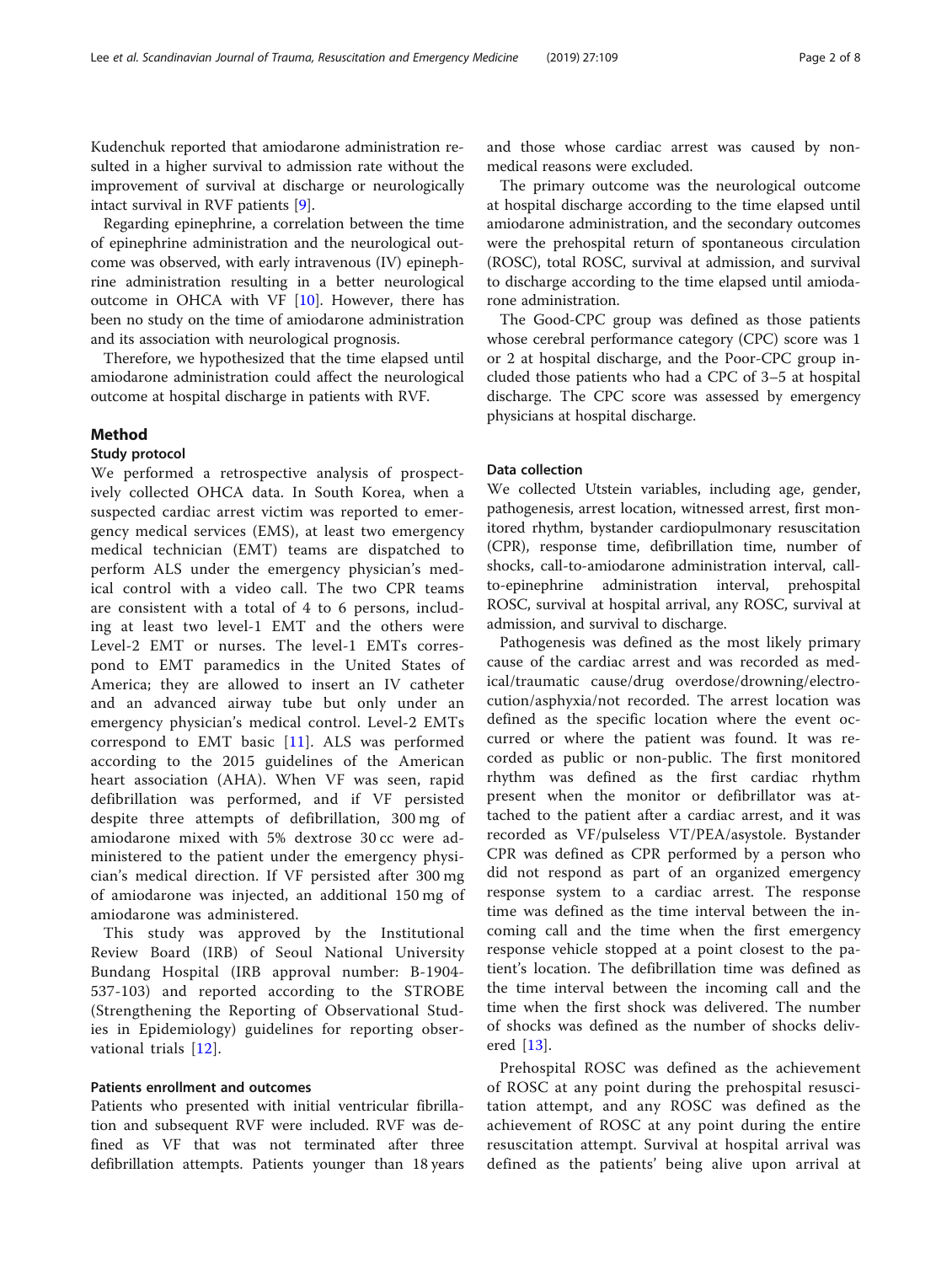the hospital, and survival to discharge was defined as the patients' being alive when they were discharged.

The call-to-amiodarone administration interval and the call-to-epinephrine administration interval were defined as the time intervals between the incoming call and the time each drug was first administered.

## Statistical power calculation

Statistical power analysis was performed using G\*power 3.1 on a good neurological outcome at discharge rate for a two-tail logistic regression. Given the sample size of 134, a type 1 error of 0.05, good neurological outcome at discharge rates of 22.4 and 4.7% for the call-to-amiodarone administration intervals of  $\leq 20$  min and > 20 min, respectively, the statistical power of 0.99 was calculated.

#### Statistical analysis

Statistical analyses were performed using SPSS software for Windows (V.20.0 K, SPSS, Chicago, IL, USA). Nominal data were presented as frequencies and percentages; continuous variables were presented as the mean and standard deviation (SD) and median and interquartile range (IQR) after assessments for normality using the Shapiro-Wilk test. The chi-square test or Fisher's exact test was used for comparisons of nominal variables, while the independent t-test and the Mann-Whitney U test were used to compare continuous variables. P-values less than 0.05 were considered statistically significant.

Univariate logistic regression analysis was performed to identify the relation between the probability of a good neurological outcome at hospital discharge and the time elapsed between the incoming call and amiodarone administration.

Multivariate logistic regression analysis was performed to identify independent factors of neurological outcome at hospital discharge, as measured by the estimated odds ratio (OR) with 95% confidence intervals (CIs). Age, sex, public place, witnessed arrest, bystander CPR, targeted temperature management (TTM), the call-to-epinephrine administration interval, and the call-to-amiodarone administration interval were included in the multivariable logistic regression analysis. Variables with a  $p$ -value of less than 0.2 on univariate analyses, as well as clinically relevant variables were entered into the forward stepwise multiple logistic regression models.

The receiver operating characteristic (ROC) curve was used to obtain the optimal cut-off value of the call-toamiodarone administration interval and call-toepinephrine administration interval. According to these values, the patients were divided into two groups.

# Result

There were 11,210 cardiac arrest patients during the study period, and a total of 3508 patients were eligible for prehospital drug administration. Among them, 606 showed initial VF rhythm, and 134 patients who did not respond to three or more electrical defibrillation attempts were included in this study (Fig. [1\)](#page-3-0).

The patients were divided into two groups according to the neurological outcome at hospital discharge. Age  $(51[36–65 \text{ IQR}] \text{ vs } 61[49–84 \text{ IQR}], p = 0.009)$  and the call-to-amiodarone administration interval (19 [18–22 IQR] vs 23 [19–28 IQR],  $p = 0.009$  showed statistical significance (Table [1](#page-4-0); Fig. [2\)](#page-4-0).

In univariate logistic regression, the probability of a good neurological outcome at hospital discharge decreased as the call-to-amiodarone administration interval increased (OR 0.89 [95% CI = 0.80–0.99]) (Fig. [3\)](#page-5-0). The optimal cut-off value of the call-toamiodarone administration interval was obtained using the ROC curve analysis (AUC 0.707, 95% CI 0.622–0.782,  $p < 0.001$ ), and the patients were divided into two groups, according to the optimal cut-off value ( $\leq$  20, sensitivity 73.33, specificity 68.07). As a result, there were significant differences between the two groups regarding prehospital ROSC, survival at hospital arrival, any ROSC, survival at admission, survival to discharge, and good CPC at hospital discharge (Table [2\)](#page-5-0).

In multivariate logistic regression, TTM (OR 5.86, 95% CI 1.27–27.09) and the call-to-amiodarone administration interval ≤ 20 min (OR 10.12, 95% CI 1.37–74.92) were the independent factors affecting the neurological outcome at hospital discharge (Fig. [4](#page-6-0)).

#### **Discussion**

Early amiodarone administration (call-to-amiodarone administration interval  $\leq$  20 min) was an independent factor related to good CPC at discharge in OHCA patients who showed initial VF and subsequent RVF.

There have been some studies regarding amiodarone and OHCA outcomes. Kudenchuk et al. reported that amiodarone use in OHCA patients with refractory ventricular arrhythmias resulted in a higher rate of survival to hospital admission [[14\]](#page-7-0). Dorian et al. reported that, compared with lidocaine, amiodarone led to substantially higher rates of survival at hospital admission in patients with shock-resistant out-ofhospital ventricular fibrillation [\[15](#page-7-0)].

Similarly, a recent large randomized trial reported that epinephrine administration increases the 30-day survival rate  $[16]$  $[16]$ . However, according to a study on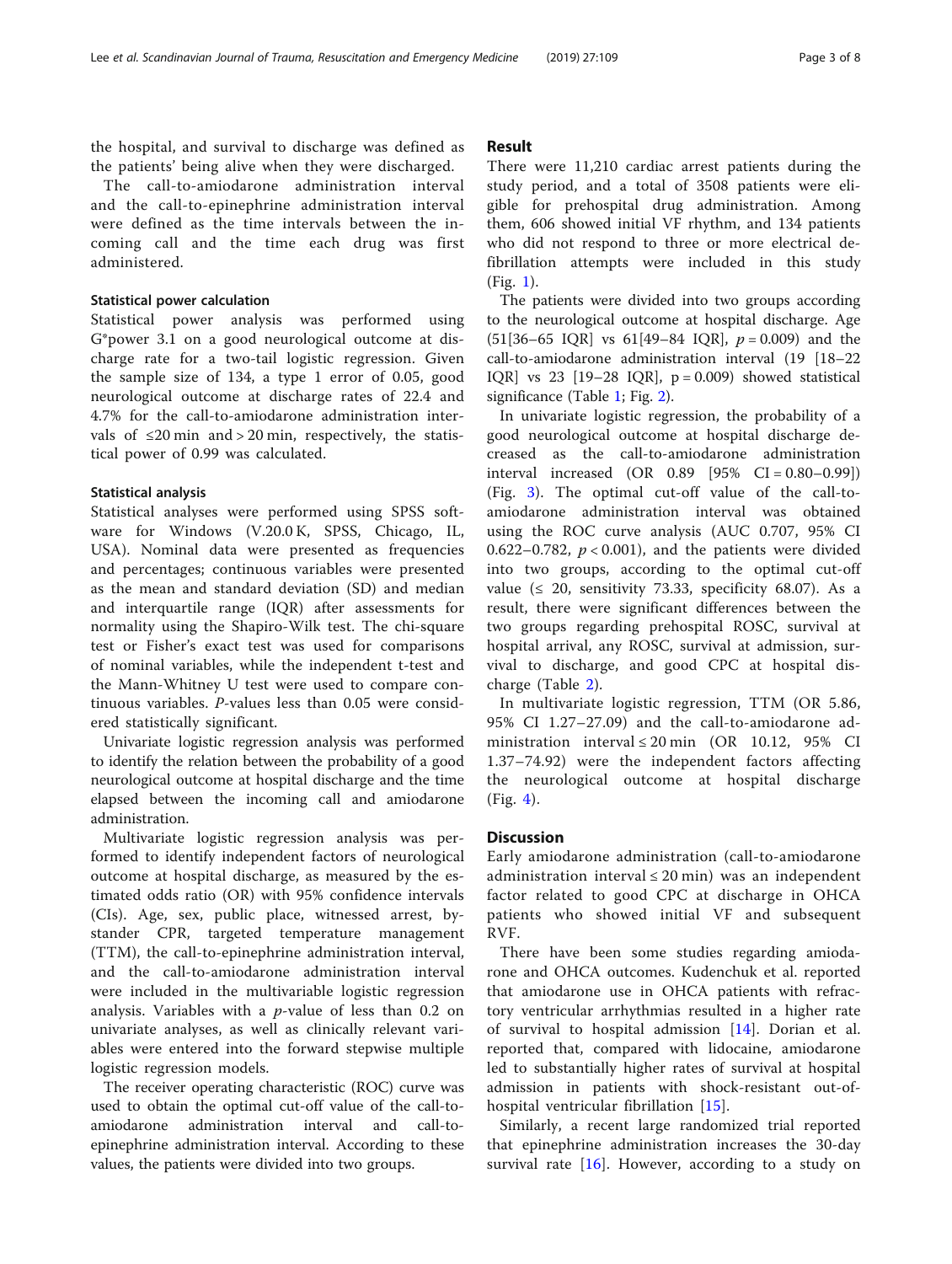<span id="page-3-0"></span>

the epinephrine administration time by Hayashi et al., the neurological outcome could be improved if epinephrine were administered within 10 min [\[17](#page-7-0)].

Since there was no study on the effect of amiodarone administration time on OHCA outcomes, we evaluated the call-to-amiodarone administration interval to investigate its effect on neurological outcomes in RVF patients. As a result, early amiodarone administration revealed good neurological outcomes at hospital discharge.

VF increases myocardial oxygen demand [\[18](#page-7-0)]. Therefore, delayed defibrillation leads to progressive energy imbalance and causes profound intramyocardial acidosis, along with the depletion of high-energy nucleotides [[19\]](#page-7-0). An animal experiment showed that greater hypercarbic acidosis or hypoxia required the highest dose of electrical energy for defibrillation and led to a greater number of failed resuscitation attempts [\[20](#page-7-0)]. Therefore, the AHA guidelines emphasize early defibrillation [[21](#page-7-0), [22](#page-7-0)].

Intramyocardial acidosis and end-organ damage may result from prolonged hypoperfusion [[14](#page-7-0)] and may progress over time. For this reason, early amiodarone administration is aimed to facilitate the restoration and maintenance of a spontaneous perfusing rhythm in concert with the shock termination of VF [[15](#page-7-0)], showing improvement in the neurological outcome at hospital discharge. Moreover, this result is also consistent with the 2018 AHA guidelines, which state that amiodarone may be particularly useful for those who are administered the drug early on [[23\]](#page-7-0).

Some studies reported that rapid defibrillation increased the rate of survival to hospital discharge [[2](#page-6-0), [24](#page-7-0)–[26\]](#page-7-0). In this study, however, no difference was observed regarding the defibrillation time between the Good-CPC group and the Poor-CPC group. Given that RVF is not terminated by electrical defibrillation as a definition, this result could be acceptable.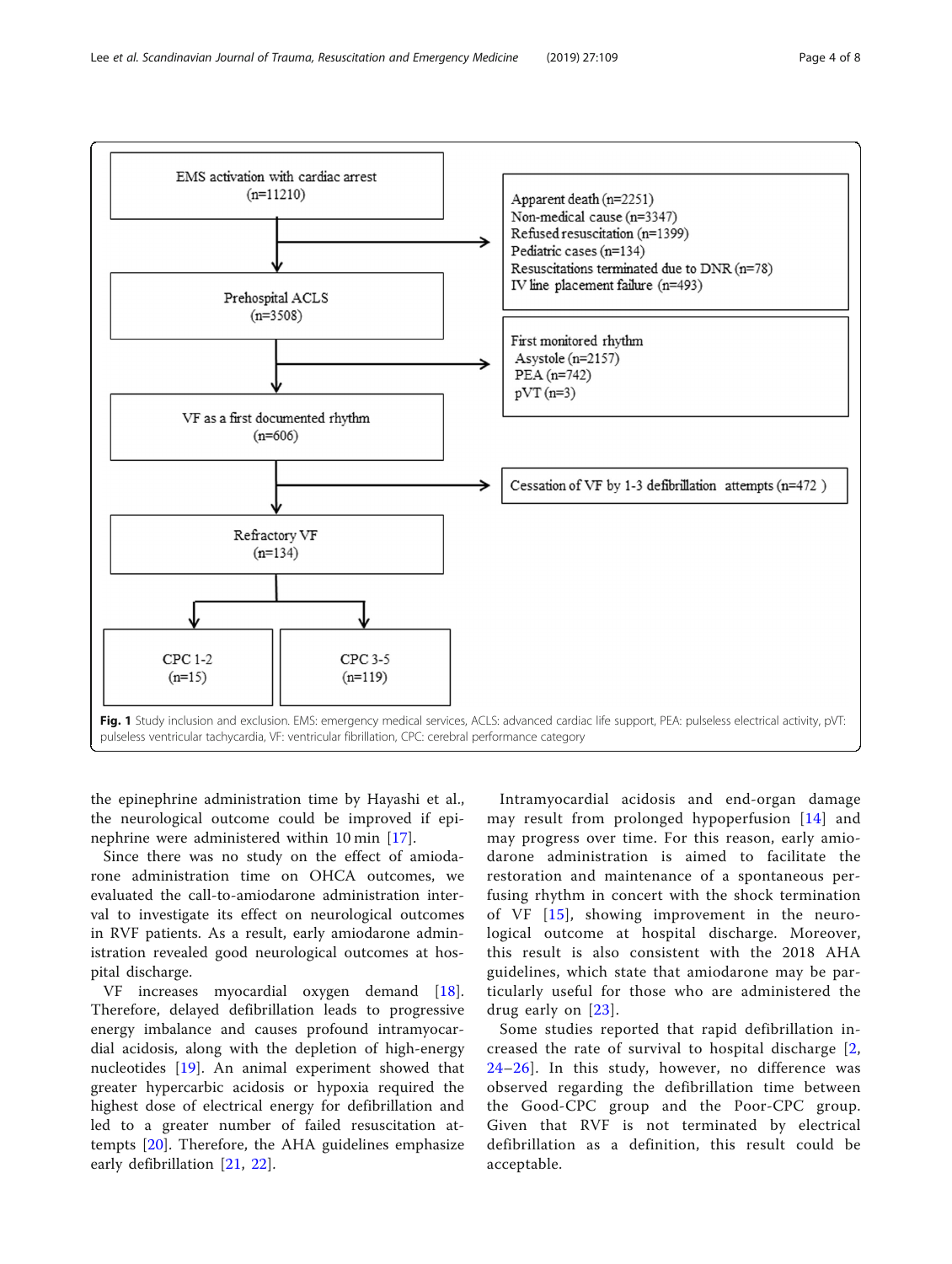| Characteristics                                       | Total           | Neurological outcome at hospital discharge | $p-$                                       |       |  |
|-------------------------------------------------------|-----------------|--------------------------------------------|--------------------------------------------|-------|--|
|                                                       | $(n = 134)$     | Good-CPC <sup>b</sup> group<br>$(n = 15)$  | Poor-CPC <sup>b</sup> group<br>$(n = 119)$ | value |  |
| Age, median (IQR <sup>c</sup> )                       | $60(48 - 71)$   | $51(36-65)$                                | $61(49 - 84)$                              | 0.009 |  |
| Male, n (%)                                           | 114(85.1)       | 14 (93.3)                                  | 100 (84.0)                                 | 0.343 |  |
| Hypertension, n (%)                                   | 33 (24.6)       | 5(33.3)                                    | 28 (23.5)                                  | 0.524 |  |
| Diabetes, n (%)                                       | 24 (17.9)       | 1(6.7)                                     | 23 (19.3)                                  | 0.306 |  |
| Cerebrovascular disease, n (%)                        | 3(2.2)          | 0(0)                                       | 3(2.2)                                     | 1.000 |  |
| Heart disease, n (%)                                  | 26 (19.4)       | 2(13.3)                                    | 24 (20.2)                                  | 0.735 |  |
| Arrest location - Public space, n (%)                 | 56 (41.8)       | 9(60.0)                                    | 47 (39.5)                                  | 0.131 |  |
| Witnessed arrest, n (%)                               | 91 (67.9)       | 11(73.3)                                   | 80 (67.2)                                  | 0.774 |  |
| Bystander CPR <sup>d</sup> , n (%)                    | 105 (78.4)      | 14 (93.3)                                  | 91 (76.5)                                  | 0.137 |  |
| Response time (minutes)                               | $7(6-9)$        | $7(6-11)$                                  | $7(6-15)$                                  | 0.441 |  |
| Defibrillation time (minutes)                         | $11(9-13)$      | $10(9-17)$                                 | $11(9-20)$                                 | 0.205 |  |
| Number of shocks                                      | $7(5-9)$        | $6(4-7)$                                   | $7(5-9)$                                   | 0.421 |  |
| $TTMe$ , n(%)                                         | 15(11.2)        | 6(40.0)                                    | 9(7.6)                                     | 0.002 |  |
| Call-to-amiodarone administration interval (minutes)  | $23(19 - 26.3)$ | $19(18-22)$                                | $23(19-28)$                                | 0.009 |  |
| Call-to-epinephrine administration interval (minutes) | $18(15-22)$     | $17(15-19)$                                | $18(15-22)$                                | 0.113 |  |

# <span id="page-4-0"></span>Table 1 Clinical and EMS<sup>a</sup> characteristics

<sup>a</sup>EMS Emergency medical service, <sup>b</sup>CPC Cerebral performance category, <sup>c</sup>IQR Interquartile range, <sup>d</sup>CPR Cardiopulmonary resuscitation, <sup>e</sup>TTM Targeted temperature management

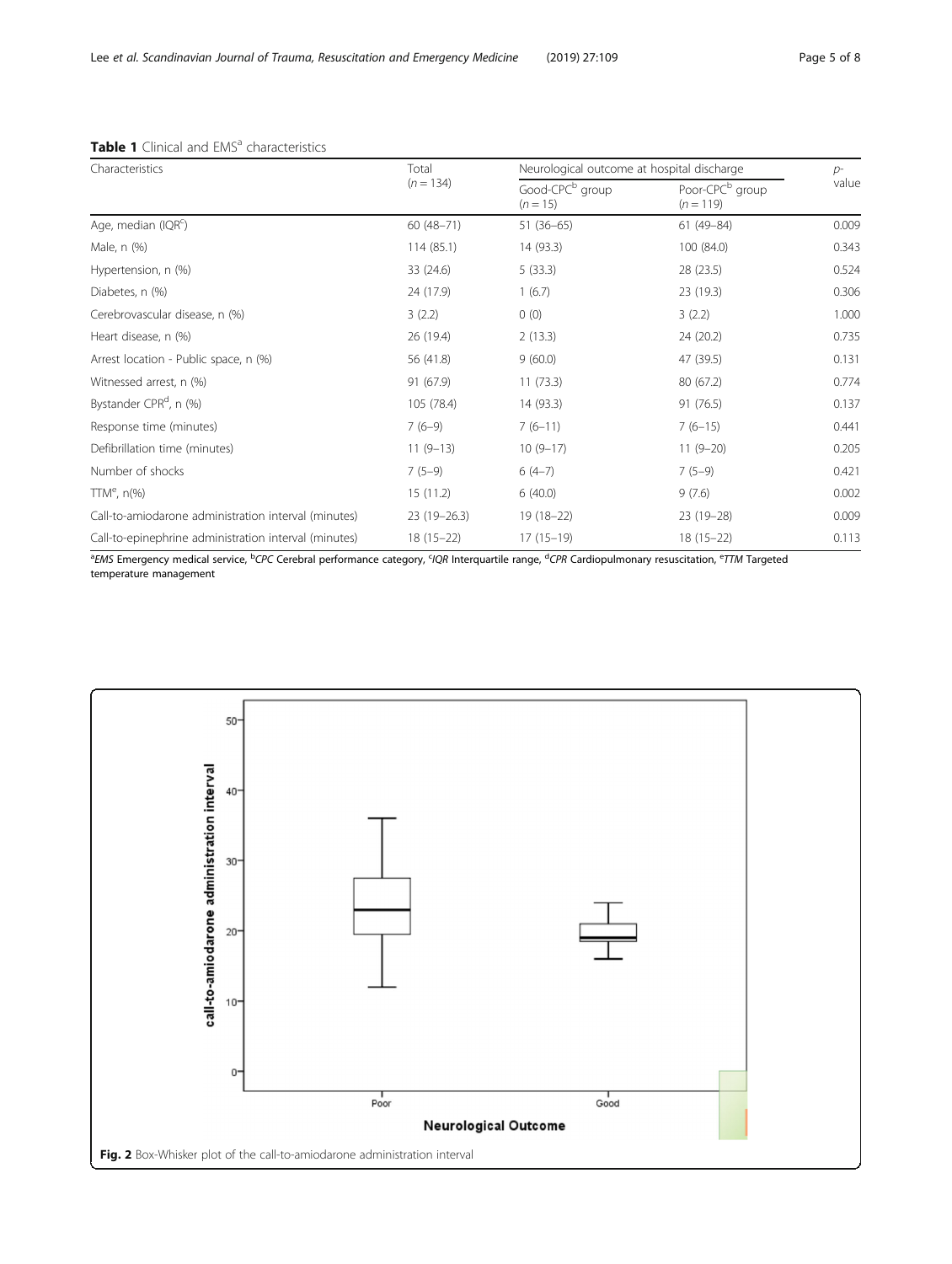<span id="page-5-0"></span>

|      |  |  |  | Table 2 OHCA <sup>a</sup> outcomes according to the call to amiodarone |  |
|------|--|--|--|------------------------------------------------------------------------|--|
| time |  |  |  |                                                                        |  |

| Outcomes                                                    | Total<br>$(n = 134)$ | Call-to-<br>amiodarone<br>administration<br>interval | Call-to-<br>amiodarone<br>administration<br>interval | p-value |
|-------------------------------------------------------------|----------------------|------------------------------------------------------|------------------------------------------------------|---------|
|                                                             |                      | $\leq$ 20 min<br>$(n = 49)$                          | $>20$ min<br>$(n = 85)$                              |         |
| Prehospital any<br>$ROSCb$ , n (%)                          | 48 (35.8)            | 23 (46.9)                                            | 25 (29.4)                                            | 0.042   |
| Survival at<br>hospital arrival                             | 26 (19.4)            | 15 (30.6)                                            | 11 (12.9)                                            | 0.013   |
| Any ROSC <sup>b</sup> ,<br>n (%)                            | 55 (41.0)            | 26 (53.1)                                            | 29 (34.1)                                            | 0.025   |
| Survival<br>admission,<br>n(%)                              | 37(27.6)             | 22 (44.9)                                            | 15 (17.6)                                            | 0.001   |
| Survival to<br>discharge,<br>n(%)                           | 24 (17.9)            | 14 (28.6)                                            | 10 (11.8)                                            | 0.019   |
| Good CPC <sup>c</sup> at<br>hospital<br>discharge,<br>n (%) | 15(11.2)             | 11(22.4)                                             | 4 (4.7)                                              | 0.004   |

<sup>a</sup>OHCA Out-of-hospital cardiac arrest, <sup>b</sup>ROSC Return of spontaneous circulation,<br><sup>SCDC</sup> Cerebral performance category CPC Cerebral performance category

Amiodarone was supposed to be given when VF persisted despite three defibrillation attempts. Because only patients who showed initial VF were enrolled in this study, the time when the amiodarone administration was decided would have been similar. Therefore, the call-to-amiodarone administration interval could have been determined mainly by response time and vascular access time. Given that no difference was observed in response time and the drugs are gated by the vascular access time, the latter may be an important factor. Therefore, when IV access is not available, alternative drug administration routes, such as intraosseous, should be considered.

There are some limitations to the present study. First, it was a retrospective study, and a six-month neurological outcome was not investigated. Second, we could not investigate the mechanisms by which the earlier amiodarone administration exerted its salutary effect in this study. However, despite the fact that the definition of RVF varies and the optimal interval between the incoming call and amiodarone administration has not been fully established yet, the result of this study remains compelling. Third, we could not investigate the adverse effects of amiodarone. Last, the treatment of patients after hospitalization was not standardized. Although the patients were treated in accordance with the 2015 AHA guidelines, post-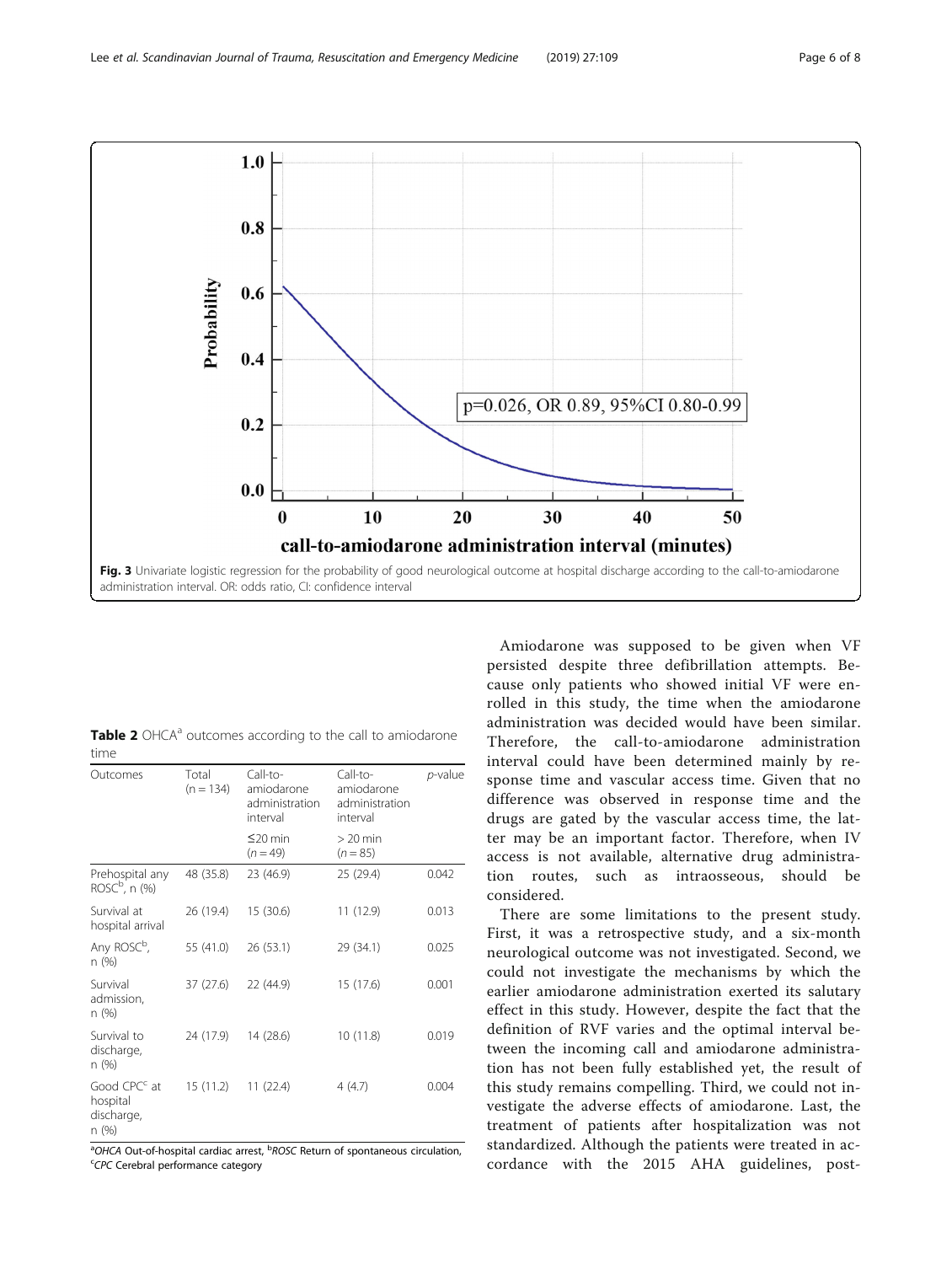<span id="page-6-0"></span>

resuscitation management followed the protocol of each institution.

# Conclusion

Early amiodarone administration  $(≤ 20 min)$  resulted in better neurological outcomes at hospital discharge for OHCA patients who presented with initial VF and subsequent RVF.

#### Acknowledgements

The authors thank Division of Statistics in Medical Research Collaborating Center at Seoul National University Bundang Hospital for statistical analyses.

#### Authors' contributions

Conceptualization: DKLee. Data curation: DKLee, YJKim. Formal analysis: DKLee, YTOh. Investigation: SMPark, YTOh, JOh. Methodology: DKLee, JOh. Project administration: SMPark, YJKim. Resources: CALee, HJMoon, SMPark, YJKim, GKim. Supervision: SMPark. Validation: DKLee, SMPark. Visualization: HCYang. Writing – original draft: DKLee. Writing – review & editing: YTOh. All authors read and approved the final manuscript.

#### Funding

The authors declare that they have no funding source.

#### Availability of data and materials

Data sharing is not applicable to this article as no datasets were generated or analysed during the current study.

# Ethics approval and consent to participate

This study was approved by the Institutional Review Board (IRB) of Seoul National University Bundang Hospital (IRB approval number: B-1904-537-103). The informed consent was waived.

# Consent for publication

Not applicable.

#### Competing interests

The authors declare that they have no competing interests.

#### Author details

<sup>1</sup>Department of Emergency Medicine, Seoul National University Bundang Hospital, 1362082, Gumi-ro 173 Beon-gil, Bundang-gu, Seongnam-si, Gyeonggi-do, Republic of Korea. <sup>2</sup>Department of Emergency Medicine, Soonchunhyang University Bucheon Hospital, 170 ,Jomaru-ro, Wonmi-gu,

Bucheon-si 14584, Gyeonggi-do, Republic of Korea. <sup>3</sup>Department of Emergency Medicine, Hallym University Dongtan Sacred Heart Hospital, 7, Keunjaebong-gil, Hwaseong-si 18450, Gyeonggi-do, Republic of Korea. 4 Department of Emergency Medicine, Soonchunhyang University Cheonan Hospital, 31, Suncheonhyang 6-gil, Dongnam-gu, Cheonan-si 31151, Chungcheongnam-do, Republic of Korea. <sup>5</sup>Department of Emergency Medicine, College of Medicine, Hanyang University, 222-1, Wangsimni-ro, Seongdong-gu, Seoul 04763, Republic of Korea. <sup>6</sup>Researcher, Seoul National University Bundang Hospital, 82, Gumi-ro 173beon-gil, Bundang-gu, Seongnam-si 13620, Gyeonggi-do, Republic of Korea. <sup>7</sup>Department of emergency medicine, Dankook University College of Medicine, 201 Manghyang-ro, Dongnam-gu, Cheonan-si 31116, Chungcheongnam-do, Republic of Korea.

## Received: 26 July 2019 Accepted: 20 November 2019 Published online: 10 December 2019

#### References

- 1. Jentzer JC, Clements CM, Wright RS, White RD, Jaffe AS. Improving survival from cardiac arrest: a review of contemporary practice and challenges. Ann Emerg Med. 2016;68:678–89.
- 2. Sasson C, Rogers MAM, Dahl J, Kellermann AL. Predictors of survival from out-of-hospital cardiac arrest: Circulation: Cardiovascular Quality and Outcomes; 2010. p. 63–81. Available from. [https://doi.org/10.1161/](https://doi.org/10.1161/circoutcomes.109.889576) [circoutcomes.109.889576.](https://doi.org/10.1161/circoutcomes.109.889576)
- 3. Maio VJD, De Maio VJ, Stiell IG, Wells GA, Spaite DW. Optimal defibrillation response intervals for maximum out-of-hospital cardiac arrest survival rates. Ann Emerg Med. 2003;42:242–50. Available from:. <https://doi.org/10.1067/mem.2003.266>.
- 4. Stiell IG, Nichol G, Leroux BG, Rea TD, Ornato JP, Powell J, et al. Early versus later rhythm analysis in patients with out-of-hospital cardiac arrest. N Engl J Med. 2011;365:787–97.
- 5. Yannopoulos D, Bartos JA, Raveendran G, Conterato M, Frascone RJ, Trembley A, et al. Coronary artery disease in patients with out-of-hospital refractory ventricular fibrillation cardiac arrest. J Am Coll Cardiol. 2017;70:1109–17.
- 6. Sakai T, Iwami T, Tasaki O, Kawamura T, Hayashi Y, Rinka H, et al. Incidence and outcomes of out-of-hospital cardiac arrest with shock-resistant ventricular fibrillation: data from a large population-based cohort. Resuscitation. 2010;81:956–61.
- 7. Link MS, Berkow LC, Kudenchuk PJ, Halperin HR, Hess EP, Moitra VK, et al. Part 7: adult advanced cardiovascular life support: 2015 American Heart Association guidelines update for cardiopulmonary resuscitation and emergency cardiovascular care. Circulation. 2015;132:S444–64.
- 8. Singh BN, Vaughan Williams EM. The effect of amiodarone, a new antianginal drug, on cardiac muscle. Br J Pharmacol. 1970;39:657–67.
- 9. Kudenchuk PJ, Brown SP, Daya M, Rea T, Nichol G, Morrison LJ, et al. Amiodarone, Lidocaine, or Placebo in Out-of-Hospital Cardiac Arrest. N Engl